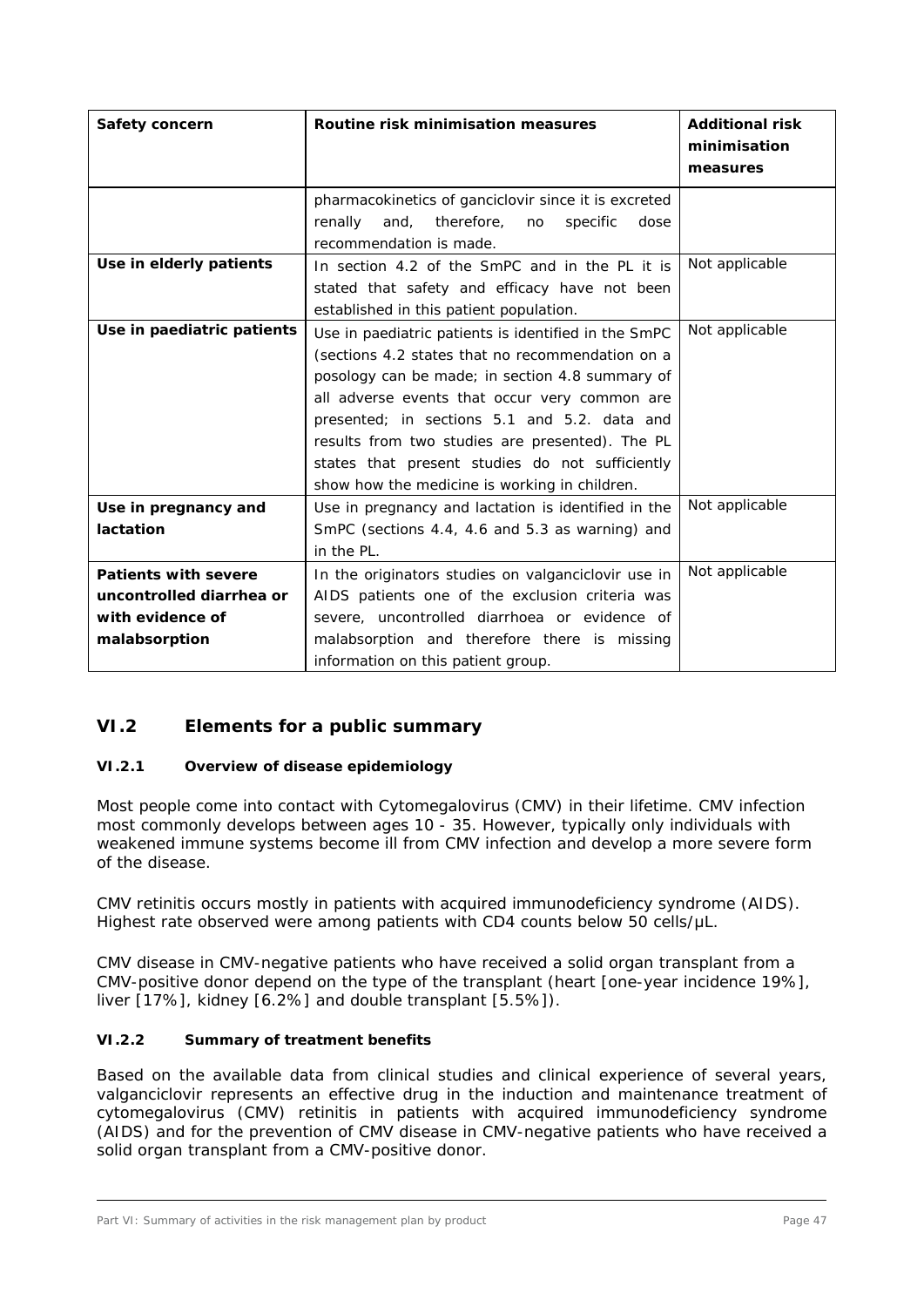If administered as indicated in the Summary of Product Characteristics and taking into account the contra-indications, the warnings and precautions, valganciclovir can be considered effective in the approved indications and generally well tolerated.

### *VI.2.3 Unknowns relating to tratment benefits*

Not applicable.

#### *VI.2.4 Summary of safety concerns*

## **Important identified risks**

| <b>Risk</b>                                                                                                                                                              | What is known                                                                                                                                                                                                                                                                                                                                                                                                                                                                                        | Preventability                                                                                                                                                                                                                                                                                                                                                                                                                                                                                                                                                                                                                                           |
|--------------------------------------------------------------------------------------------------------------------------------------------------------------------------|------------------------------------------------------------------------------------------------------------------------------------------------------------------------------------------------------------------------------------------------------------------------------------------------------------------------------------------------------------------------------------------------------------------------------------------------------------------------------------------------------|----------------------------------------------------------------------------------------------------------------------------------------------------------------------------------------------------------------------------------------------------------------------------------------------------------------------------------------------------------------------------------------------------------------------------------------------------------------------------------------------------------------------------------------------------------------------------------------------------------------------------------------------------------|
| Haematological<br>toxicity<br>(such<br>as<br>neutropenia, anemia,<br>thrombocytopenia,<br>leucopenia,<br>pancytopenia,<br>bone<br>marrow failure and<br>aplastic anemia) | Valganciclovir has effects on<br>the blood: a reduction in the<br>number of white blood cells<br>that fight infection, platelets<br>the<br>blood<br>in<br>(thrombocytopenia) - which<br>cause<br>bruising<br>can<br>and<br>bleeding,<br>anaemia - which<br>cause<br>tiredness<br>can<br>and<br>breathlessness, a reduction in<br>the number of several types<br>of blood cells at the same<br>time (pancytopenia), failure<br>of the production of all types<br>of blood cells in the bone<br>marrow | Valganciclovir should be used with caution<br>in patients with pre-existing haematological<br>cytopenia or a history of drug-related<br>haematological cytopenia and in patients<br>receiving radiotherapy.<br>It is recommended that complete blood<br>counts and platelet counts be monitored<br>during therapy. Increased haematological<br>monitoring may be warranted in patients<br>with<br>renal<br>impairment.<br>In<br>patients<br>developing severe leucopenia, neutropenia,<br>anaemia and/or thrombocytopenia, it is<br>recommended<br>that<br>treatment<br>with<br>haematopoietic growth factors and/or dose<br>interruption be considered. |
| with<br><b>Interactions</b><br>other<br>drugs<br>that<br>cause<br>myelosuppression                                                                                       | Patients<br>treated<br>with<br>valganciclovir and drugs that<br>are<br>to<br>be<br>known<br>myelosuppressive are at risk<br>of added toxicity.                                                                                                                                                                                                                                                                                                                                                       | Treating physician and patient should be<br>aware of risk stated in the SPC and PL.<br>Caution is needed when valganciclovir is<br>used with other haematotoxic drugs (such<br>zidovudine,<br>mycophenolate<br>mofetil,<br>as<br>trimethoprim,<br>dapsone,<br>pentamidine,<br>vincristine etc.). Valganciclovir and other<br>(potentially) myelosuppressive drugs should<br>be used concomitantly only if the potential<br>benefits outweigh the potential risks.                                                                                                                                                                                        |
| Hypersensitivity                                                                                                                                                         | Anaphylactic reaction is<br>a a<br>known uncommon adverse<br>event.<br>Drug should not be used in<br>patients<br>with<br>known<br>hypersensitivity<br>to<br>valganciclovir or ganciclovir.                                                                                                                                                                                                                                                                                                           | Treating physician and patient should be<br>aware of risk stated in the SPC and PL. In<br>the PL it is stated that the product should<br>be<br>used<br>if<br>there<br>known<br>not<br>is.<br>hypersensitivity<br>to<br>valganciclovir,<br>ganciclovir,<br>acyclovir<br>or<br>valaciclovir;<br>furthermore the patients are warned to stop<br>taking valganciclovir and report to the<br>hospital immediately if they experience any<br>symptoms of an allergic reaction.                                                                                                                                                                                 |
| <b>Renal toxicity</b>                                                                                                                                                    | Creatinine<br>clearance<br>renal<br>decreased, renal impairment,<br>haematuria and renal failure<br>are known adverse events.<br>The product should not be<br>used in patients undergoing<br>haemodialysis.                                                                                                                                                                                                                                                                                          | Treating physician and patient should be<br>aware of risk stated in the SPC and PL. In<br>patients with impaired renal function,<br>dosage adjustments based on creatinine<br>clearance are required.                                                                                                                                                                                                                                                                                                                                                                                                                                                    |
| with<br><b>Interactions</b><br>drugs<br>which<br>are                                                                                                                     | Patients<br>treated<br>with<br>valganciclovir and substances                                                                                                                                                                                                                                                                                                                                                                                                                                         | Treating physician and patient should be<br>aware of risk stated in the SPC and PL.                                                                                                                                                                                                                                                                                                                                                                                                                                                                                                                                                                      |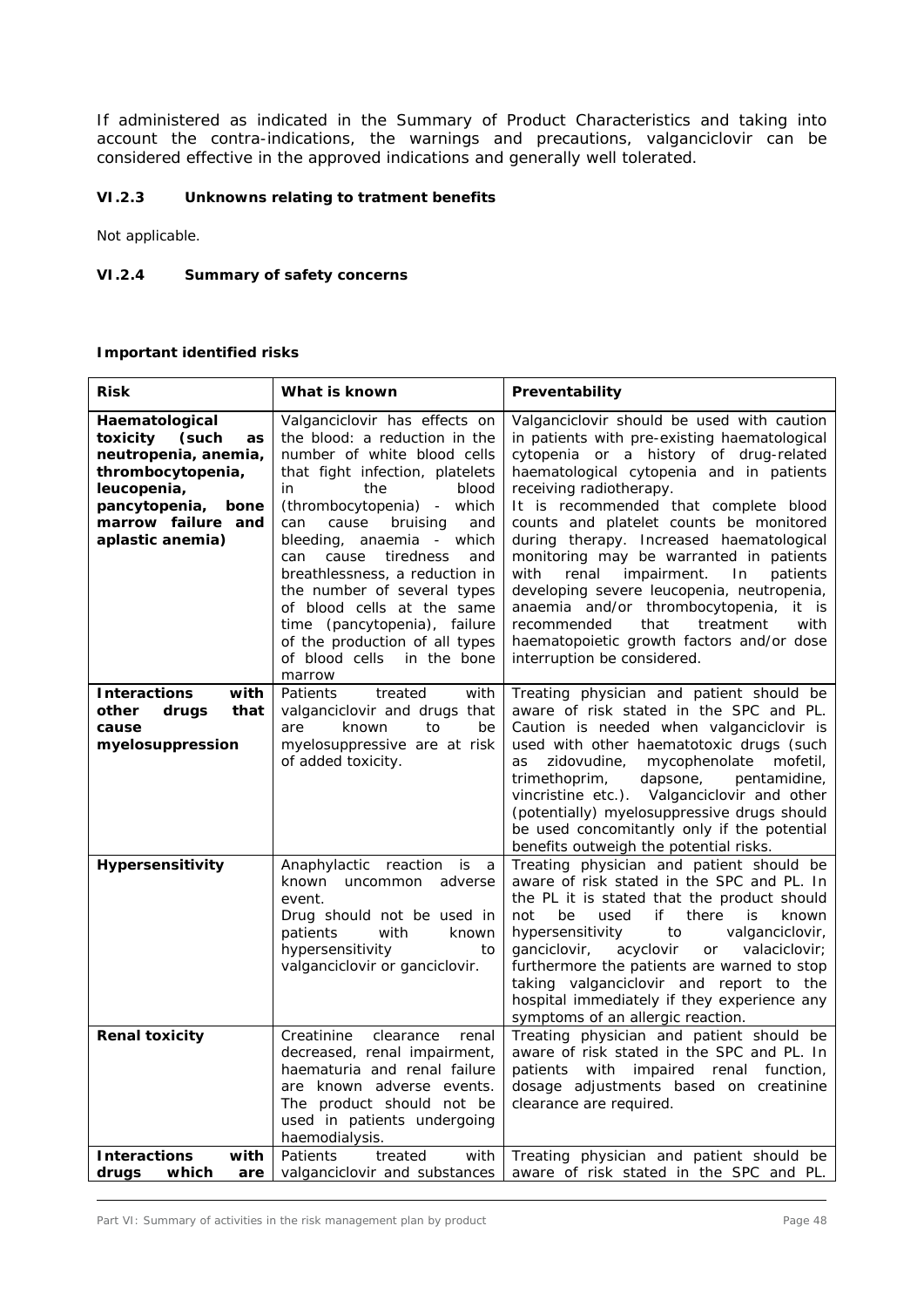| <b>Risk</b>                     | What is known                                                                                                                                                                                                                                                                                                       | Preventability                                                                                                                                                                                                                                                                                                                                                                                                                                                                                                                                                                                                                                                                                                                                                                    |
|---------------------------------|---------------------------------------------------------------------------------------------------------------------------------------------------------------------------------------------------------------------------------------------------------------------------------------------------------------------|-----------------------------------------------------------------------------------------------------------------------------------------------------------------------------------------------------------------------------------------------------------------------------------------------------------------------------------------------------------------------------------------------------------------------------------------------------------------------------------------------------------------------------------------------------------------------------------------------------------------------------------------------------------------------------------------------------------------------------------------------------------------------------------|
| excreted through the<br>kidneys | affecting renal function are at<br>risk of added toxicity.                                                                                                                                                                                                                                                          | Caution is needed when valganciclovir is<br>used with other drugs which are excreted<br>through the kidneys reducing the renal<br>that<br>clerance<br>affecting<br>and<br>are<br>renal<br>function<br>(such<br>probenicicde,<br>as<br>mycophenolate mofetil, cidofovir, foscarnet<br>nucleoside<br>other<br>analogues).<br>and<br>Valganciclovir and other drugs that might<br>reduce the renal clearance or alter renal<br>function should be used concomitantly only<br>if the potential benefits outweigh the<br>potential risks.                                                                                                                                                                                                                                              |
| <b>Reproductive toxicity</b>    | In animal studies, ganciclovir<br>was found to be mutagenic,<br>teratogenic,<br>spermatogenic<br>carcinogenic,<br>and<br>and<br>- a<br>suppressor of female fertility.<br>It is also considered likely<br>valganciclovir<br>that<br>causes<br>temporary<br><b>or</b><br>permanent<br>inhibition of spermatogenesis. | Prior to the initiation of valganciclovir<br>treatment, patients should be advised of the<br>potential risks to the foetus. Valganciclovir<br>should, therefore, be considered a potential<br>teratogen and carcinogen in humans with<br>the potential to cause birth defects and<br>cancers. Women of child bearing potential<br>effective<br>be<br>advised<br>to<br>must<br>use<br>contraception during treatment. Men must<br>be advised to practise barrier contraception<br>during treatment, and for at least 90 days<br>thereafter, unless it is certain that the<br>female partner is not at risk of pregnancy.<br>You have to be careful when handling your<br>tablets. Do not break or crush them. You<br>should swallow them whole and with food<br>whenever possible. |

# **Important potential risks**

| <b>Risk</b>                      | What is known (Including reason why it is considered a<br>potential risk) |  |
|----------------------------------|---------------------------------------------------------------------------|--|
| Carcinogenicity                  | Valganciclovir has the potential to cause carcinogenicity in the long     |  |
|                                  | term. You have to be careful when handling your tablets. Do not           |  |
|                                  | break or crush them. You should swallow them whole and with food          |  |
|                                  | whenever possible.                                                        |  |
| Drug interaction with imipenem-  | Convulsions have been reported in patients taking ganciclovir and         |  |
| ciliastatin                      | imipenem-cilastatin concomitantly. Therefore, this interaction is         |  |
|                                  | also possible with valganciclovir.                                        |  |
| Drug interaction with didanosine | Didanosine plasma concentrations were found to be consistently            |  |
|                                  | raised when given with ganciclovir. Therefore, this interaction is        |  |
|                                  | also possible with valganciclovir.                                        |  |

# **Important missing information**

| <b>Risk</b>                  | What is known                                                      |  |
|------------------------------|--------------------------------------------------------------------|--|
| Use in patients undergoing   | For patients receiving haemodialysis dose recommendations for      |  |
| haemodialysis                | Valganciclovir 450 mg film-coated tablets cannot be given. This is |  |
|                              | because an individual dose of valganciclovir required for these    |  |
|                              | patients is less than the 450 mg tablet strength.<br>Thus,         |  |
|                              | valganciclovir should not be used in these patients.               |  |
| Use in patients with hepatic | The safety and efficacy of valganciclovir have not been studied in |  |

Part VI: Summary of activities in the risk management plan by product Page 49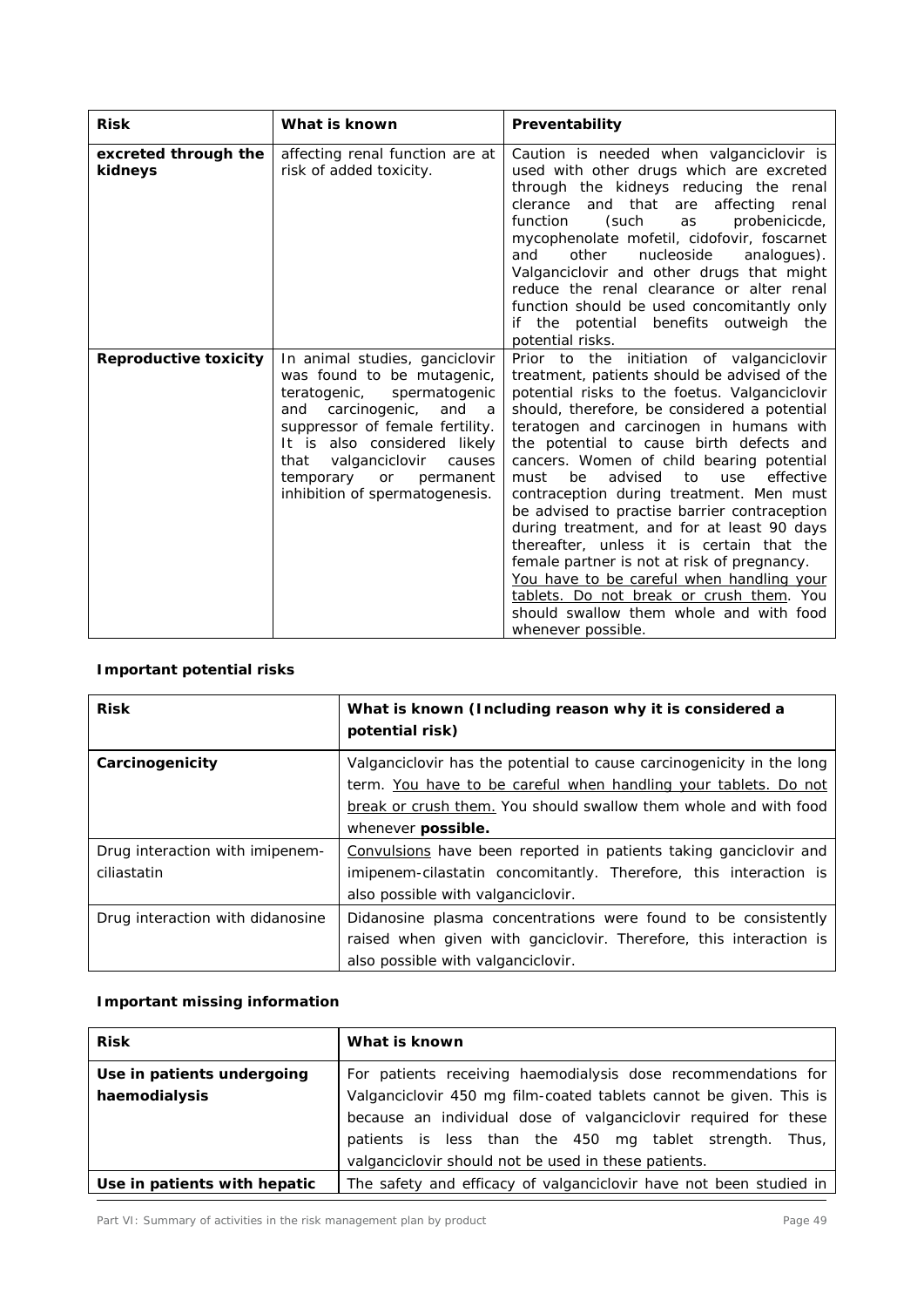| <b>Risk</b>                   | What is known                                                         |  |
|-------------------------------|-----------------------------------------------------------------------|--|
| impairment                    | patients with hepatic impairment. Hepatic impairment should not       |  |
|                               | affect the pharmacokinetics of ganciclovir since it is excreted       |  |
|                               | renally and, therefore, no specific dose recommendation is made.      |  |
| Use in elderly patients       | Safety and efficacy have not been established in this patient         |  |
|                               | population.                                                           |  |
| Use in paediatric patients    | Two studies in paediatric patients were performed. The data in        |  |
|                               | these studies are too limited to allow conclusions regarding safety,  |  |
|                               | efficacy or posology recommendations for paediatric patients.         |  |
| Use in pregnancy and          | There are no data from the use of valganciclovir in pregnant          |  |
| lactation                     | women. Its active metabolite, ganciclovir, readily diffuses across    |  |
|                               | the human placenta. Based on its pharmacological mechanism of         |  |
|                               | action and reproductive toxicity observed in animal studies with      |  |
|                               | ganciclovir there is a theoretical risk of teratogenicity in humans.  |  |
|                               | Valganciclovir should not be used in pregnancy unless the             |  |
|                               | therapeutic benefit for the mother outweighs the potential risk of    |  |
|                               | teratogenic damage to the child. It is unknown if ganciclovir is      |  |
|                               | excreted in breast milk, but the possibility of ganciclovir being     |  |
|                               | excreted in the breast milk and causing serious adverse reactions in  |  |
|                               | the nursing infant cannot be discounted. Therefore, breast-feeding    |  |
|                               | must be discontinued.                                                 |  |
| <b>Patients with severe</b>   | In the originators studies on valganciclovir use in AIDS patients one |  |
| uncontrolled diarrhea or with | of the exclusion criteria was severe, uncontrolled diarrhoea or       |  |
| evidence of malabsorption     | evidence of malabsorption and therefore there<br>missing<br>is        |  |
|                               | information on this patient group.                                    |  |

# *VI.2.5 Summary of additional risk minimisation measures by safety concern*

No additional risk minimisation measures are proposed.

## *VI.2.6 Planned post authorisation development plan (if applicable)*

Not applicable.

## *VI.2.7 Summary of changes to the risk management plan over time*

**Table 2.** Major changes to the Risk Management Plan over time

| <b>Version</b>                | Date             | <b>Safety Concerns</b>                                                                                                                                            | Comment                                                                                                |
|-------------------------------|------------------|-------------------------------------------------------------------------------------------------------------------------------------------------------------------|--------------------------------------------------------------------------------------------------------|
| 1.0                           | 23 Nov 2012      | Identified Risks: Haematological toxicity,<br>hypersensitivity, renal toxicity and<br>reproductive toxicity<br>Potential Risks: None<br>Missing information: None |                                                                                                        |
| 2.0<br>(internal)<br>version) | (30 May<br>2013) | Carcinogenicity added as a potential risk;<br>Drug interaction with imipenem-ciliastatin<br>and drug interaction with didanosine<br>added as potential risks.     | Based on the RMS Day 70<br>Assessment Report - UK,<br>applicant agreed to add these<br>safety concerns |